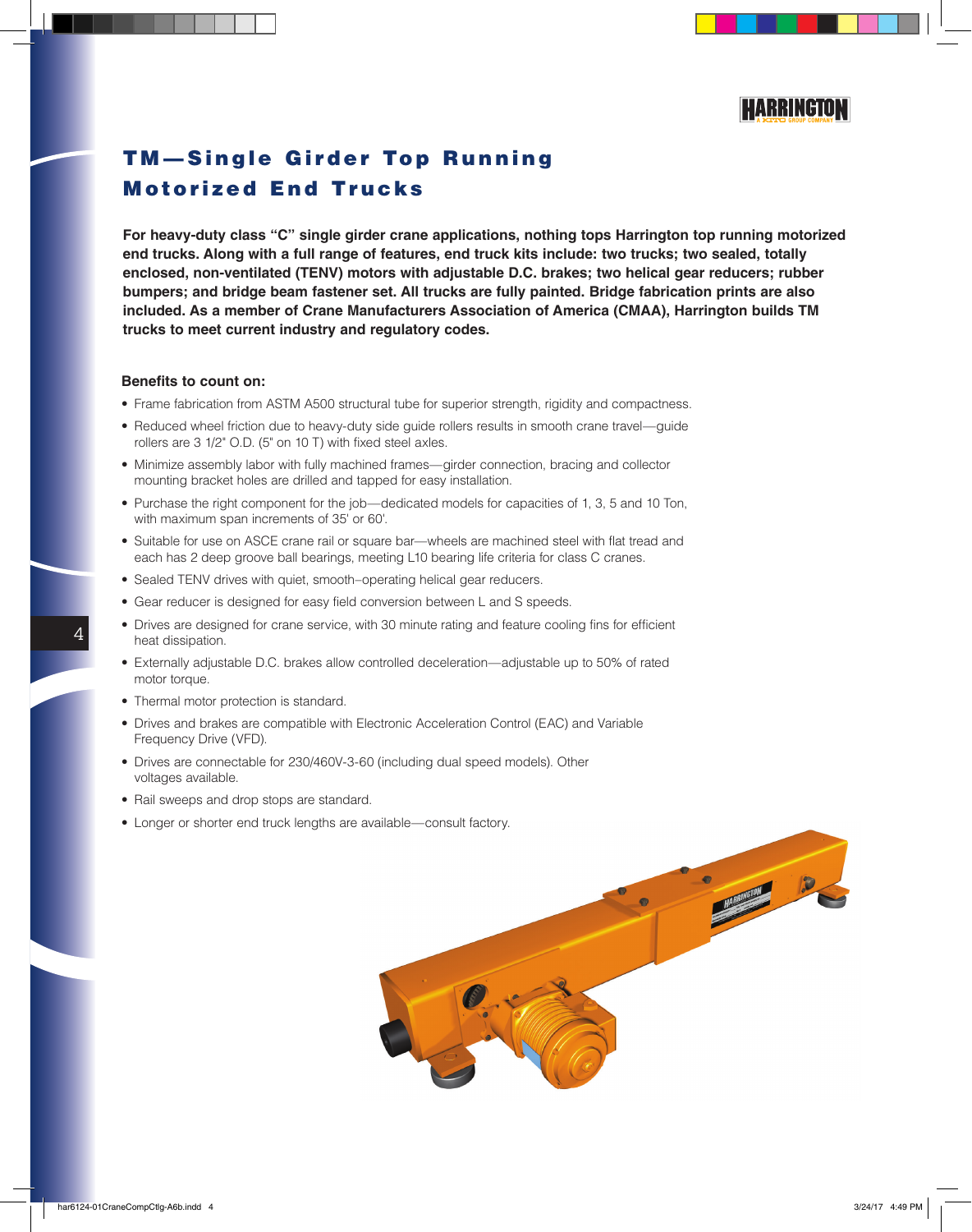| TM — TOP RUNNING MOTORIZED END TRUCK — DIMENSIONS |  |
|---------------------------------------------------|--|
|---------------------------------------------------|--|

| Cap.<br>(Tons) | Max.<br><b>Span</b><br>(f <sup>t</sup> ) | <b>End Truck</b><br><b>Product</b><br>Code | Wheel<br>Dia.<br>(in) | Sug. Min.<br>Runway<br>Rail<br>(ASE#) | A<br><b>Overall</b><br>Length<br>(in) | B<br><b>Roller</b><br><b>Base</b><br>(in) | D<br>Wheel<br><b>Base</b><br>(in) | N<br>Runway<br>Ctr. Line<br>to Outer<br><b>Edge of ET</b><br><b>Tube</b><br>(in) | X*<br>Width<br><b>Beyond</b><br><b>Span</b><br>(in) | Y<br><b>Top of Rail</b><br>to Top of<br><b>End Truck</b><br>(in) | G<br><b>Motor</b><br>(in)    |
|----------------|------------------------------------------|--------------------------------------------|-----------------------|---------------------------------------|---------------------------------------|-------------------------------------------|-----------------------------------|----------------------------------------------------------------------------------|-----------------------------------------------------|------------------------------------------------------------------|------------------------------|
| $\overline{1}$ | 35                                       | TML/S/H/D-3-0135                           | 3.74                  | 30                                    | 61                                    | 53                                        | 43                                | 2.1                                                                              | 4.6                                                 | 7.1                                                              | 12.7(L/S)<br>$13.1$ (H)      |
|                | 60                                       | TML/S/H/D-3-0160                           |                       |                                       | 98                                    | 90                                        | 80                                |                                                                                  |                                                     |                                                                  | 14.0 $(D)$                   |
| 3              | 35                                       | TML/S/H/D-3-0335                           |                       |                                       | 62                                    | 54                                        | 43                                |                                                                                  |                                                     |                                                                  |                              |
|                | 60                                       | TML/S/H/D-3-0360                           | 6.10                  |                                       | 99                                    | 91                                        | 80                                | 3.8                                                                              |                                                     |                                                                  | 13.0(L/S)<br>$13.4$ (H)      |
| 5              | 35                                       | TML/S/H/D-3-0535                           |                       |                                       | 62                                    | 54                                        | 43                                |                                                                                  |                                                     | 9.2                                                              | 14.3 $(D)$                   |
|                | 60                                       | TML/S/H/D-3-0560                           | 8.27                  | 40                                    | 99                                    | 90                                        | 74                                | 3.5                                                                              | 4.7                                                 | 9.3                                                              | $15.0$ (L/S/D)<br>$15.4$ (H) |
| 10             | 35                                       | TML/S/H/D-3-1035                           |                       | 60                                    | 63                                    | 53                                        | 37                                |                                                                                  | 6.3                                                 |                                                                  | $17.4$ (L/S/D)               |
|                | 60                                       | 9.84<br>TML/S/H/D-3-1060                   |                       | 100                                   | 90                                    | 74                                        | 5.3                               |                                                                                  | 11.3                                                | $18.7$ (H)                                                       |                              |

*\*Based on suggested minimum runway rail.*



*Top Running Motorized End Truck*

 $\vert$ 5

| TM — TOP RUNNING MOTORIZED END TRUCK — SPECIFICATIONS |                                                                |       |               |      |                                                 |                                    |                                                 |                                             |           |                               |         |     |
|-------------------------------------------------------|----------------------------------------------------------------|-------|---------------|------|-------------------------------------------------|------------------------------------|-------------------------------------------------|---------------------------------------------|-----------|-------------------------------|---------|-----|
|                                                       | <b>Speed Codes L and S</b>                                     |       |               |      | <b>Speed Code H</b>                             |                                    | <b>Speed Code D</b>                             |                                             |           |                               |         |     |
|                                                       | <b>One Motor Per End Truck</b><br>3 Phase 60 Hz                |       |               |      | <b>One Motor Per End Truck</b><br>3 Phase 60 Hz |                                    | <b>One Motor Per End Truck</b><br>3 Phase 60 Hz |                                             |           |                               |         |     |
| <b>End Truck</b>                                      | <b>Rated Current</b><br>(am <sub>s</sub> ea.)<br><b>Output</b> |       | <b>Output</b> |      |                                                 | <b>Rated Current</b><br>(amps ea.) | <b>Output</b>                                   | <b>Rated Current</b><br>${\rm (amps\,ea.)}$ |           | End<br><b>Truck</b><br>Weight |         |     |
| <b>Product Code</b>                                   | (Hp)                                                           | @230V | @460V         | (Hp) | @230V                                           | @460V                              | (Hp)                                            | @230V                                       | @460V     | (lbs(pr)                      |         |     |
| TML/S/H/D-3-0135                                      |                                                                |       |               |      |                                                 |                                    |                                                 |                                             |           |                               | 325     |     |
| TML/S/H/D-3-0160                                      |                                                                |       |               |      |                                                 |                                    |                                                 |                                             |           | 422                           |         |     |
| TML/S/H/D-3-0335                                      | 0.33                                                           |       |               | 1.6  | 1.0                                             | 0.5                                | 2.1                                             | 1.3                                         | 0.33/0.08 | 1.6/1.1                       | 0.9/0.8 | 421 |
| TML/S/H/D-3-0360                                      |                                                                |       |               |      |                                                 |                                    |                                                 |                                             |           |                               |         | 538 |
| TML/S/H/D-3-0535                                      |                                                                |       |               |      |                                                 |                                    |                                                 |                                             |           |                               | 512     |     |
| TML/S/H/D-3-0560                                      | 0.5                                                            | 2.1   | 1.3           | 1.0  | 3.3                                             | 2.0                                | 0.5/0.13                                        | 2.0/1.5                                     | 1.2/0.9   | 739                           |         |     |
| TML/S/H/D-3-1035                                      |                                                                |       |               |      |                                                 |                                    |                                                 |                                             |           | 883                           |         |     |
| TML/S/H/D-3-1060                                      | 1.0                                                            | 3.3   | 2.0           | 2.0  | 5.8                                             | 3.1                                | 0.1/0.25                                        | 3.7/2.1                                     | 2.3/1.4   | 1063                          |         |     |
|                                                       |                                                                |       |               |      |                                                 |                                    |                                                 |                                             |           |                               |         |     |

*L - Designates 40 ft/min T - Top Running*

*S - Designates 80 ft/min M - Motorized*

*H - Designates 120 ft/min L - Speed of 40 ft/min*

*D - Designates dual speed 80/20 ft/min* 

**Speed Code Code Code Code Code Derivation** - example: TML-3-0135<br>  $L$ - Designates 40 ft/min<br>  $S$ - Designates 80 ft/min

 *01 - Max. Capacity – 1 Ton*

 *35 - Maximum Span – 35 feet*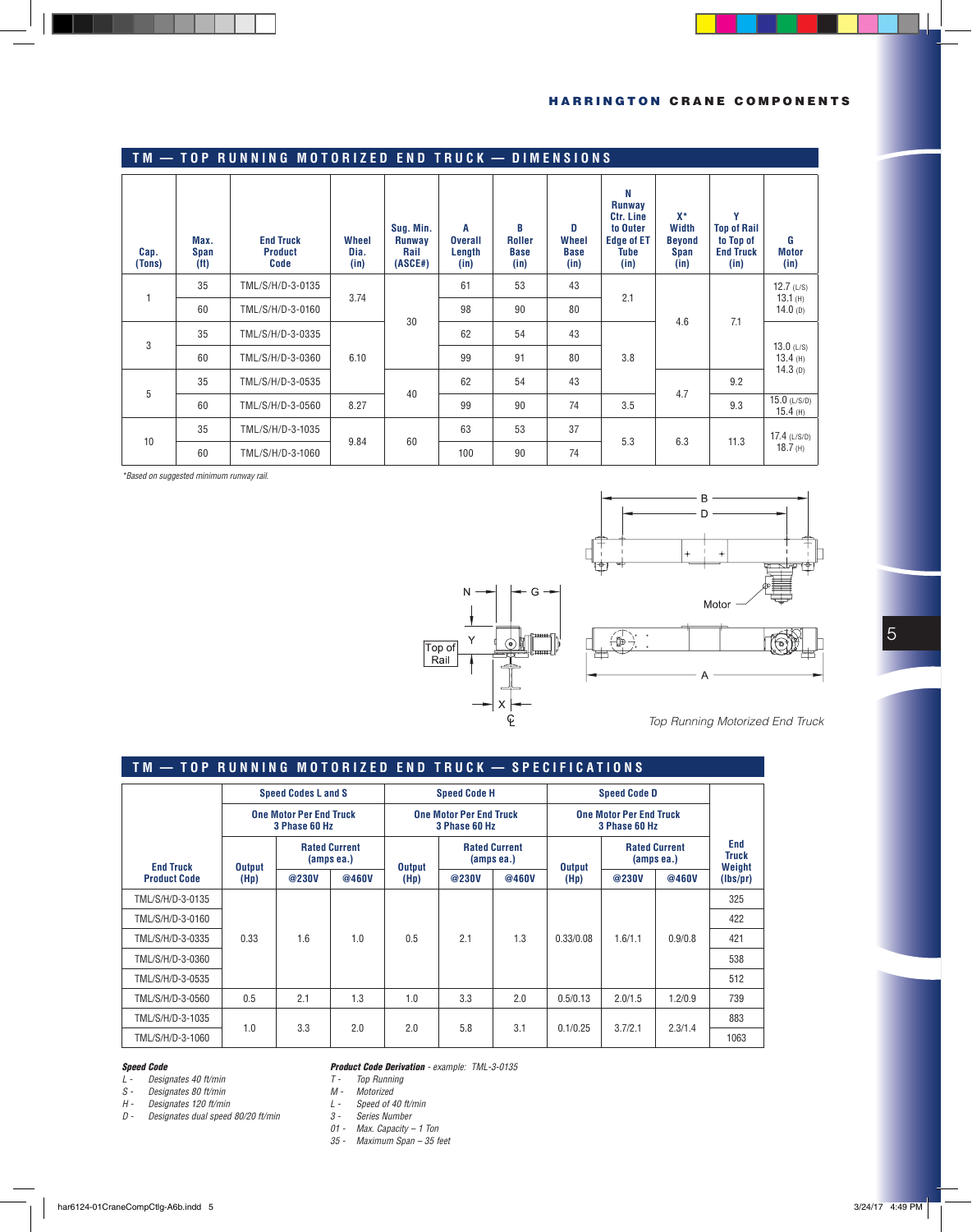

## TG — Single Girder Top Running Geared End Trucks

**TG end trucks provide similar benefits to the TM truck, but with geared drive. Along with many important features, end truck kits include: two trucks; hand wheel drive; shaft couplers; appropriate drive shaft bearing supports based on span; rubber bumpers; and bridge beam fastener set. All trucks are fully painted. Bridge fabrication prints are also included. As a member of Crane Manufacturers Association of America (CMAA), Harrington builds TG trucks to meet current industry and regulatory codes.**

## **Benefits to count on:**

- Versatile design allows hand chain wheel placement anywhere on drive shaft based on application needs.
- Upgrade easily to TM top running motorized design by simply adding drives and reducers.
- Ideal for precision spotting requirements where motorized operation is not necessary.
- Longer or shorter end truck lengths are available—consult factory.



# TP — Single Girder Top Running Push End Trucks

**TP end trucks provide similar benefits to the top running motorized TM truck, but with push operation. Along with many important features, end truck kits include: two trucks; rubber bumpers; and bridge beam fastener set. All trucks are fully painted. Bridge fabrication prints are also included. As a member of CMAA, Harrington builds TP trucks to meet current industry and regulatory codes.**

## **Benefits to count on:**

- Compared to flanged wheel trucks, TP trucks with guide rollers operate easily, particularly in long span or long lift applications.
- Upgrade easily to top running geared TG or motorized TM model—frames are fully machined and prepared for conversion.
- Longer or shorter end truck lengths are available—consult factory.